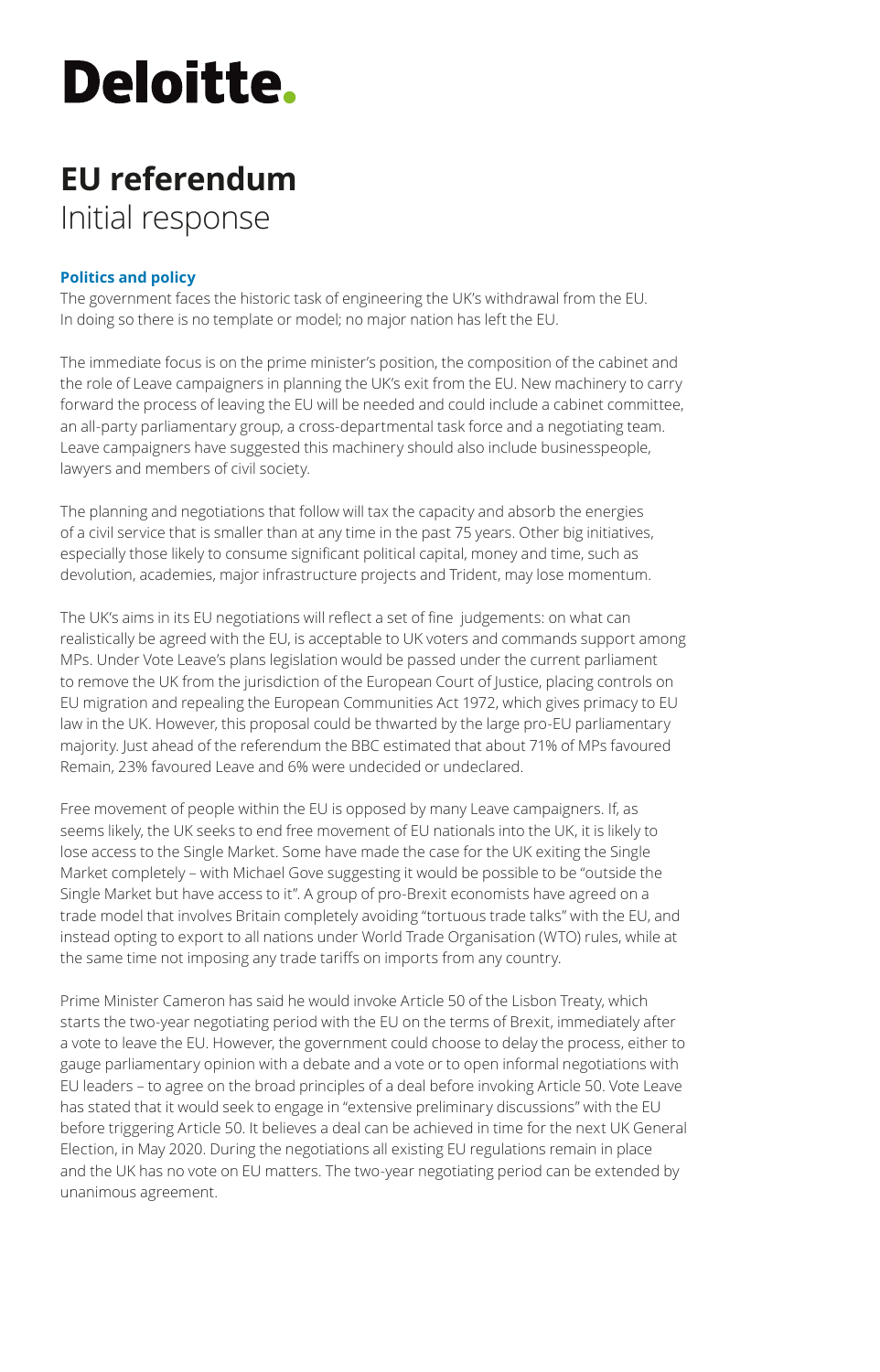Much will hinge on the nature of the UK/EU negotiations. Some EU states may resist a quick or relatively advantageous deal for the UK on the grounds that it would embolden secessionist and Eurosceptic movements elsewhere in the EU. However, a fractious and prolonged period of negotiations could be damaging to the EU – disrupting EU exports and fuelling uncertainty about the future of the EU itself.

Over the coming days and weeks the UK authorities are likely to try to provide reassurance and bolster sentiment. Measures which could be employed include a strong statement of the government's commitment to pro-business, open-market policies, tax cuts for business and consumers, and a temporary suspension of the government's fiscal rules. The Bank of England has made it clear it is ready to provide liquidity to the banking system. The Bank could also seek to boost growth by undertaking further rounds of Quantitative Easing, possibly by purchasing a wider, and riskier, range of assets.

The referendum vote raises two particular domestic political challenges. The Scottish National Party has repeatedly warned that if Scotland votes to Remain it may seek a second independence referendum. The referendum vote also creates uncertainty about the future of Northern Ireland's 309-mile open land border with the Republic of Ireland.

#### **Financial and economic impact**

Typically, sharp rises in economic uncertainty express themselves initially and most forcefully through liquid financial assets, driving down the value of currencies and equities.

In the UK corporate sector the vote to leave the EU is likely to fuel perceptions of uncertainty and depress risk appetite. This would be consistent with the findings of our first quarter survey of Chief Financial Officers in which large-cap CFOs rated Brexit as the greatest risk facing their business (Chart 1 illustrates how such concerns have already affected corporate sentiment). Lower risk appetite is likely, in turn, to lead to a squeeze in business investment and hiring, and a renewed focus on cash and cost control among corporates. Elevated uncertainty is likely to weigh on M&A, IPO activity and inward investment.

#### **Chart 1. Deloitte CFO Survey: Risk appetite and uncertainty**

% of CFOs who think this is a good time to take greater risk onto their companies' balance sheets and total % of CFOs rating the level of uncertainty facing their businesses as above normal, high or very high



Source: Thomson Reuters Datastream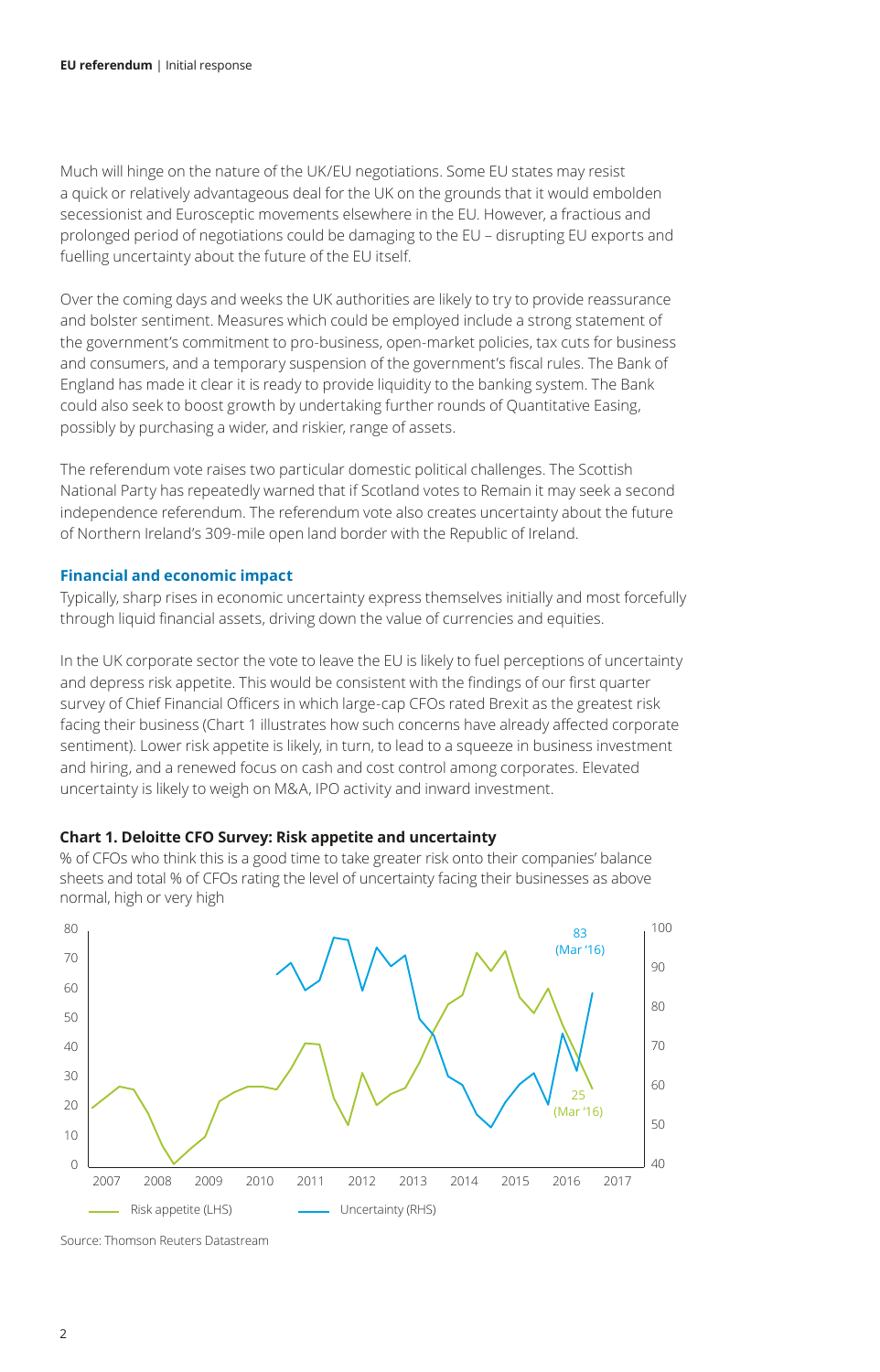Most economists predict that Brexit is likely to lead to a marked deceleration in growth in the short to medium term. The consensus or average forecast of economists is for UK growth to slow to 1.4% in 2016 and 0.7% in 2017, compared to a forecast growth of around 2.0% in each year with the UK in the EU. HM Treasury's central view is more pessimistic and forecasts no growth in the next two years. Significant and sustained weakness in sterling would drive inflation higher, with negative effects on consumer incomes and activity. A weaker pound could, however, deliver significant benefits for exporters.

In the medium term much will depend on the pace and success of the government's negotiations with the EU. Here the UK is likely to face a trade off between retaining current access to the Single Market and ending free movement of people. With greater clarity over time on the UK's new relationship with the EU and the world the dampening effects on growth are likely to diminish.

In the longer term, economic activity will be determined by a combination of the nature of the UK's post-exit trade relationship with the EU and its ability to exploit its newfound freedom to forge individual trade deals with emerging markets outside the EU. The long-term average or consensus forecast for UK GDP growth for the period 2018-2026 is 2.1% both in a Remain and a Leave scenario (Chart 2). A number of forecasting bodies have said in recent months that the UK would be unlikely to be able to make up for growth lost during the early years of secession.

The most pessimistic forecaster is the Centre for Economic Performance at the London School of Economics (LSE), which sees the UK economy being 6.3% to 9.5% smaller in 2030 with the UK outside the EU. However, given the frequency of large errors in short-term economic forecasts such very long-term forecasts are probably best viewed as speculative estimates.

Exiting the EU entails a period of uncertainty and great change. But this will not be the sole or, indeed, the most significant influence on the UK's economic performance, particularly in the longer term. The usual factors of financial conditions, interest rates and global growth will continue to play a considerable role. UK fundamentals remain favourable – strong institutions and an economy that is resilient and highly ranked in international league tables of competitiveness. These factors put the UK in a good position to navigate the changes and uncertainties that lie ahead.

#### **Chart 2. Effect of Brexit on UK and euro area GDP growth**

Implied growth profile from economists' consensus forecasts for UK GDP growth in the event of a Remain or a Leave vote

#### **UK GDP growth (% YoY)**

| UK votes to <b>Remain</b> |      |      |              |  |  |
|---------------------------|------|------|--------------|--|--|
| 2015                      | 2016 | 2017 | 2018-26 avg. |  |  |
| 2.3                       | 1.9  | 2.1  | 2.1          |  |  |
| UK votes to Leave         |      |      |              |  |  |
| 2015                      | 2016 | 2017 | 2018-26 avg. |  |  |
|                           | 1.4  | Ω.   |              |  |  |

#### **Euro GDP growth (% YoY)**

| UK votes to <b>Remain</b> |      |      |              |  |  |
|---------------------------|------|------|--------------|--|--|
| 2015                      | 2016 | 2017 | 2018-26 avg. |  |  |
| 1.6                       | 1.6  | 1.7  | 1.4          |  |  |
| UK votes to Leave         |      |      |              |  |  |
| 2015                      | 2016 | 2017 | 2018-26 avg. |  |  |
| 1.6                       | 1.6  | 1.4  | 1.4          |  |  |

Source: Consensus Economics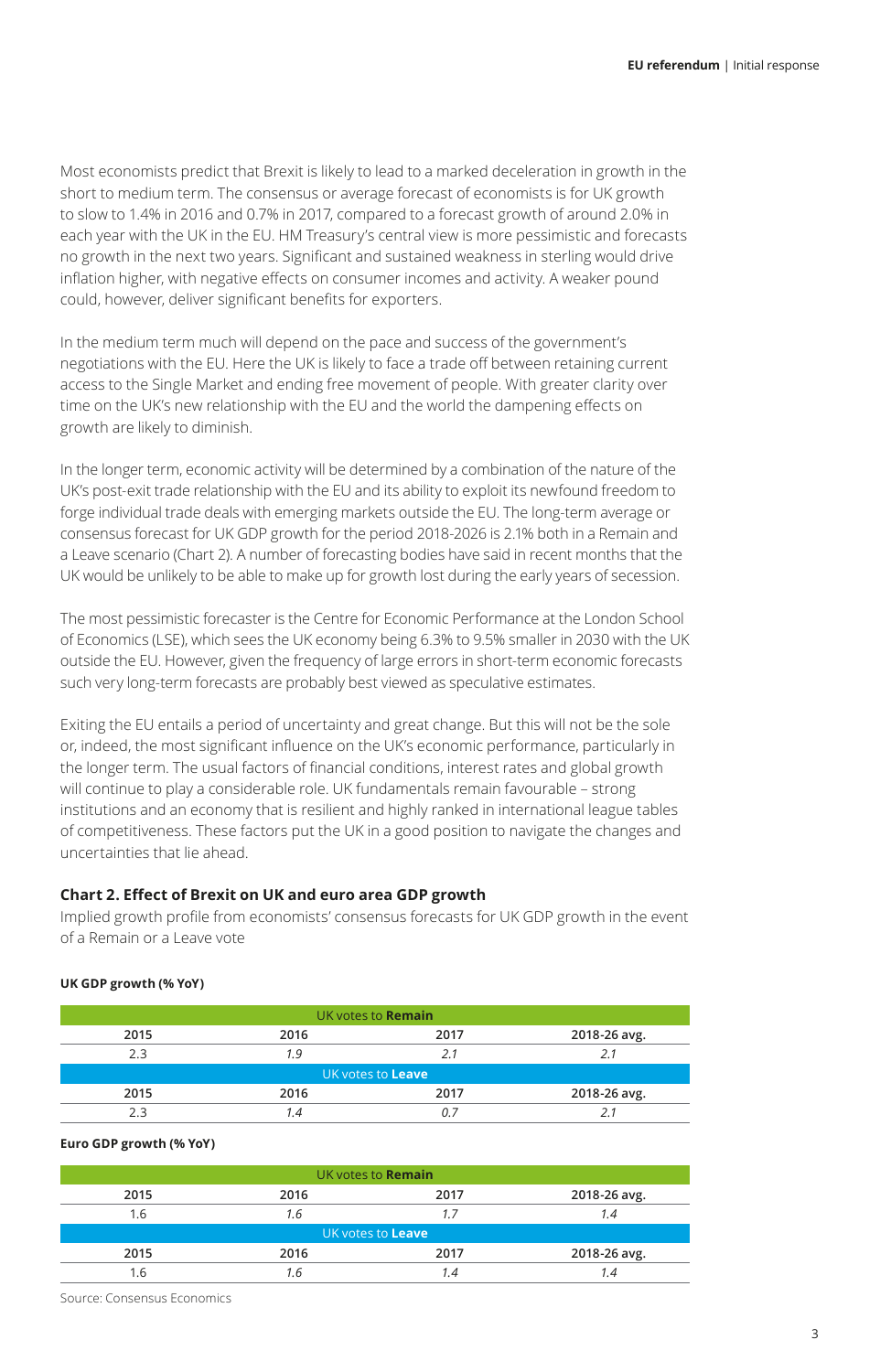#### **The mechanics of exit**

In the absence of additional parliamentary legislation, a public vote to leave the EU has weight in law once the government invokes Article 50 and initiates the two-year negotiations to agree the terms of our withdrawal. The final agreement with the UK must be ratified by a qualified majority (20/27) of remaining EU states, representing 65% of the population. The European Parliament would also need to approve the deal and this would require a simple majority of its 751 MEPs. During the two-year period, all existing EU legislation remains in place, although the UK has no vote on any EU policy matters.

The two-year deadline under Article 50, which could be extended by unanimous agreement, does not apply to trade negotiations, and the UK could conceivably continue in negotiations on a comprehensive UK/EU trade agreement for many years after Brexit.

However, if no agreement on trade is reached within the time taken to agree the terms of Brexit, the UK would begin to trade with the EU as a non-member most likely under the rules of the World Trade Organisation, while continuing trade negotiations. That would imply incurring tariffs on a number of goods, with analysis by the LSE suggesting tariffs on UK exports to the EU-27 of about 3.2% on a trade-weighted basis.

Although recent EU trade deals have taken between four and nine years to conclude, Vote Leave has argued that a UK/EU deal could be completed before May 2020. Its belief is that negotiations would be easier because there is already tariff-free trade between the UK and the EU, and regulations in the UK and the EU are already equivalent.

To minimise shock and to create additional stability, the UK and the EU may seek to arrange an extended transitional period beyond two years, as a kind of inverse of what countries joining the EU do. A transitional phase would give more time to introduce and ratify the necessary legislation.

It is also worth noting that the EU has sometimes interpreted its own rules flexibly. Some countries joined the euro despite not meeting all the formal criteria and recent euro area bailouts were contrary to EU treaties. Such decisions require political will. Achieving extra flexibility during the UK's negotiations with the EU would, similarly, require the support of other governments.

#### **Impact on the EU**

The impact of the UK's withdrawal will not be limited to the UK. Economists forecast a spillover economic impact for the rest of Europe, especially via reduced inward investment and trade slowing the nascent EU recovery. Consensus forecasts suggest 1.5% growth in the euro area in 2016 and 1.4% in 2017, in the event of a UK decision to leave the EU. These compare with forecasts of 1.7% in each year under a Remain scenario. The softening in growth is far less pronounced than that forecast for the UK, but the risk of collateral damage to the EU gives European countries a possible incentive to ensure a speedy separation.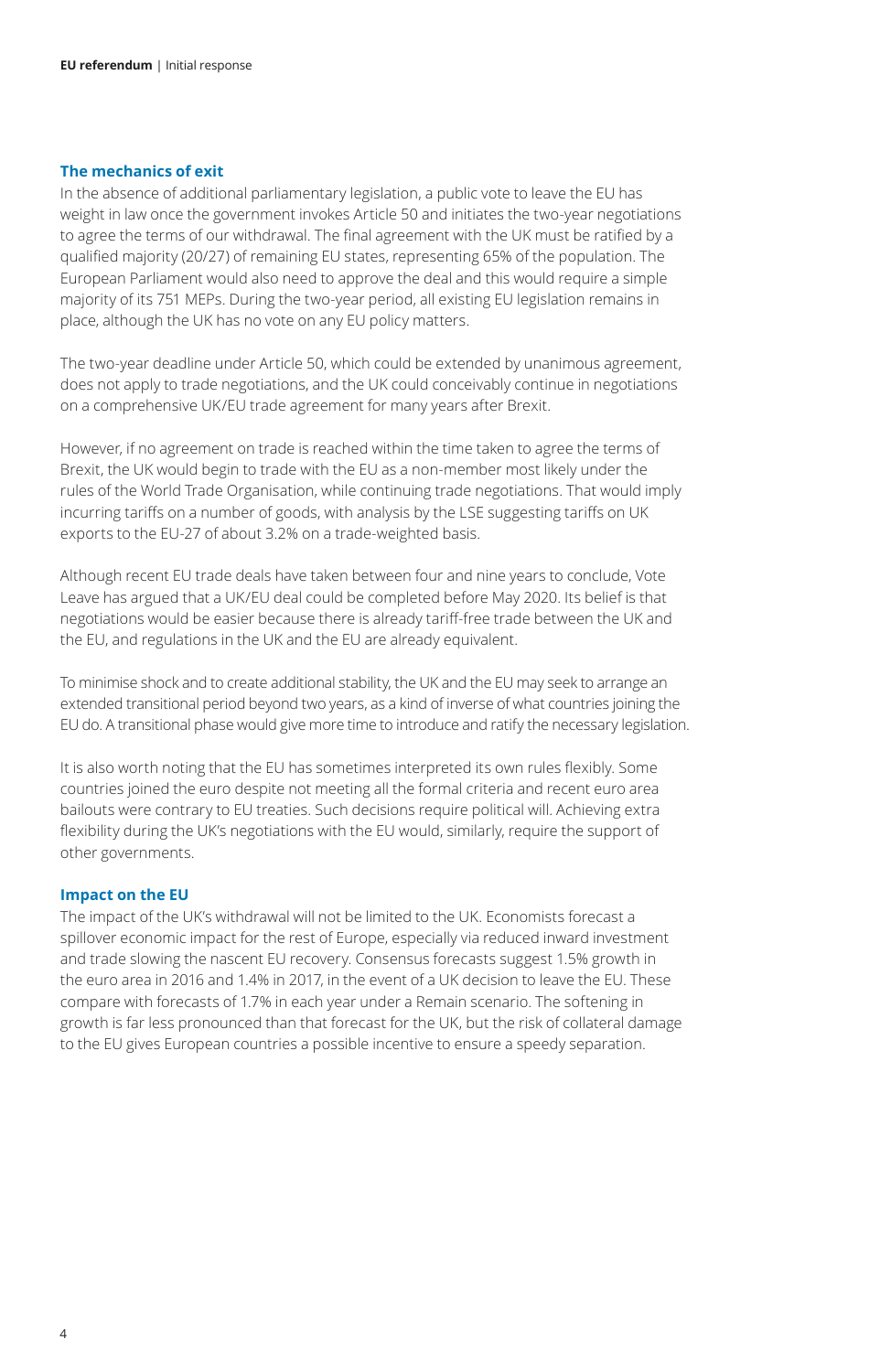

#### **Chart 3. Share of vote in latest opinion polls for anti-establishment parties in Europe**

Some countries with closer UK ties are particularly exposed to Brexit. Analysis by the OECD suggests that the countries most affected will be Ireland, the Netherlands, Norway and Switzerland. Eastern and peripheral European economies have the least exposure to the UK.

But a far greater concern for European leaders will be the political impact of the UK's decision. A British exit from the EU represents the greatest political setback to the EU in its 65-year history. This comes at a time when the EU is already coping with a migration crisis and is trying to strengthen the euro area against future shocks. After a period of rapid economic and political integration in the '90s and '00s, European nations are experiencing a post-crisis rise in economic and political divergence accompanied by slower growth (Chart 4).

#### **Chart 4. EU integration concentrated between '92 and '04**

EU GDP growth (% YoY): Actual and forecast and timeline of major integration initiatives

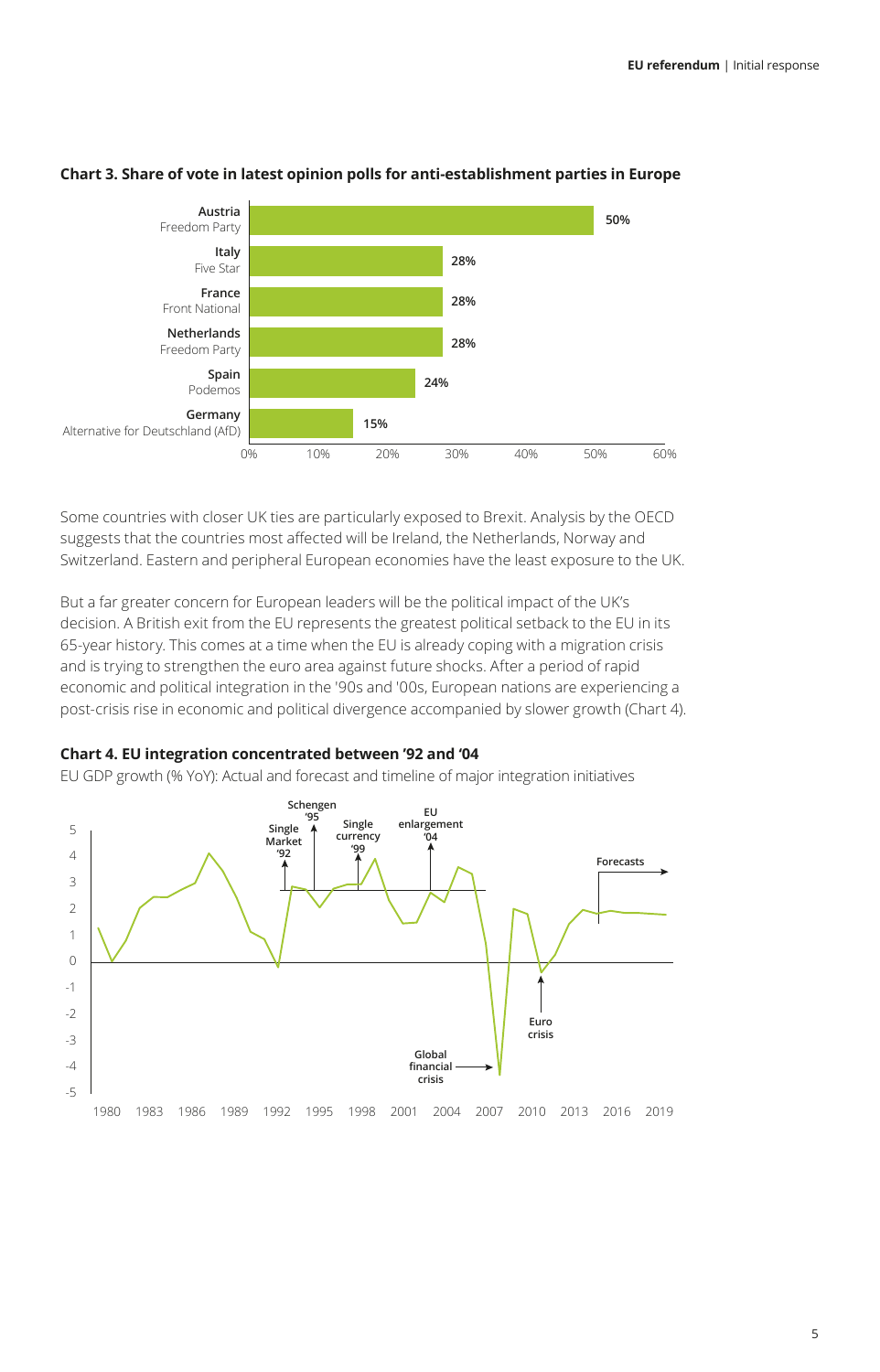Donald Tusk, President of the European Council, gave voice to the fears of Europe's leaders when he said the UK's departure could be the "beginning of the destruction of not only the EU but also Western political civilisation in its entirety". The immediate concern is the risk of a domino effect as Eurosceptic parties elsewhere in the EU demand their own referenda. Recent research conducted by Deloitte and the German employers organisation BDI found that 66% of German businesses believe a British exit would lead to further such votes in the EU.

The UK's departure from the EU also raises significant questions about the future direction of the trade bloc. Without the UK, the EU loses a significant supporter of free trade and free-market policies. Analysis by the Open Europe think tank suggests that the UK's exit from the EU will tilt the balance of power in the EU under Qualified Majority Voting significantly towards a more protectionist, less free-market, approach (Chart 5).

Europe's politicians face a more nationalistic, more Eurosceptic mood. This is reflected in the rise of more extreme, anti-establishment political parties such as the Freedom Party in Austria, with 50% of the vote in the latest polls, the Five Star Movement in Italy, the Front National in France and Freedom Party in the Netherlands each with 28% of the vote in the latest polls (Chart 3). This is likely to be a significant factor in next year's general elections in Germany (August to October 2017), France (April to May 2017) and the Netherlands (March 2017), and also in the latest Spanish elections on 27th June 2016.

The Pew Research Center's latest polls (conducted in early June) show that, across ten major member nations, support for the EU has been falling and just 47% of respondents now have a favourable view of the EU. 70% said they would view a British exit from the EU as a "bad thing" for the future of the EU (Chart 6).

Faced with the risk of further secessions across Europe, and seeking to avoid political drift, EU leaders may seek to 'double-down' on ever closer union. Reports have suggested that European leaders have already been drawing up plans for a future union without the UK, developing a so-called "Plan B" focused on closer security and defence cooperation.



**Chart 5. Qualified Majority Voting in the EU: Blocking minorities with and without the UK (%)**

Source: Open Europe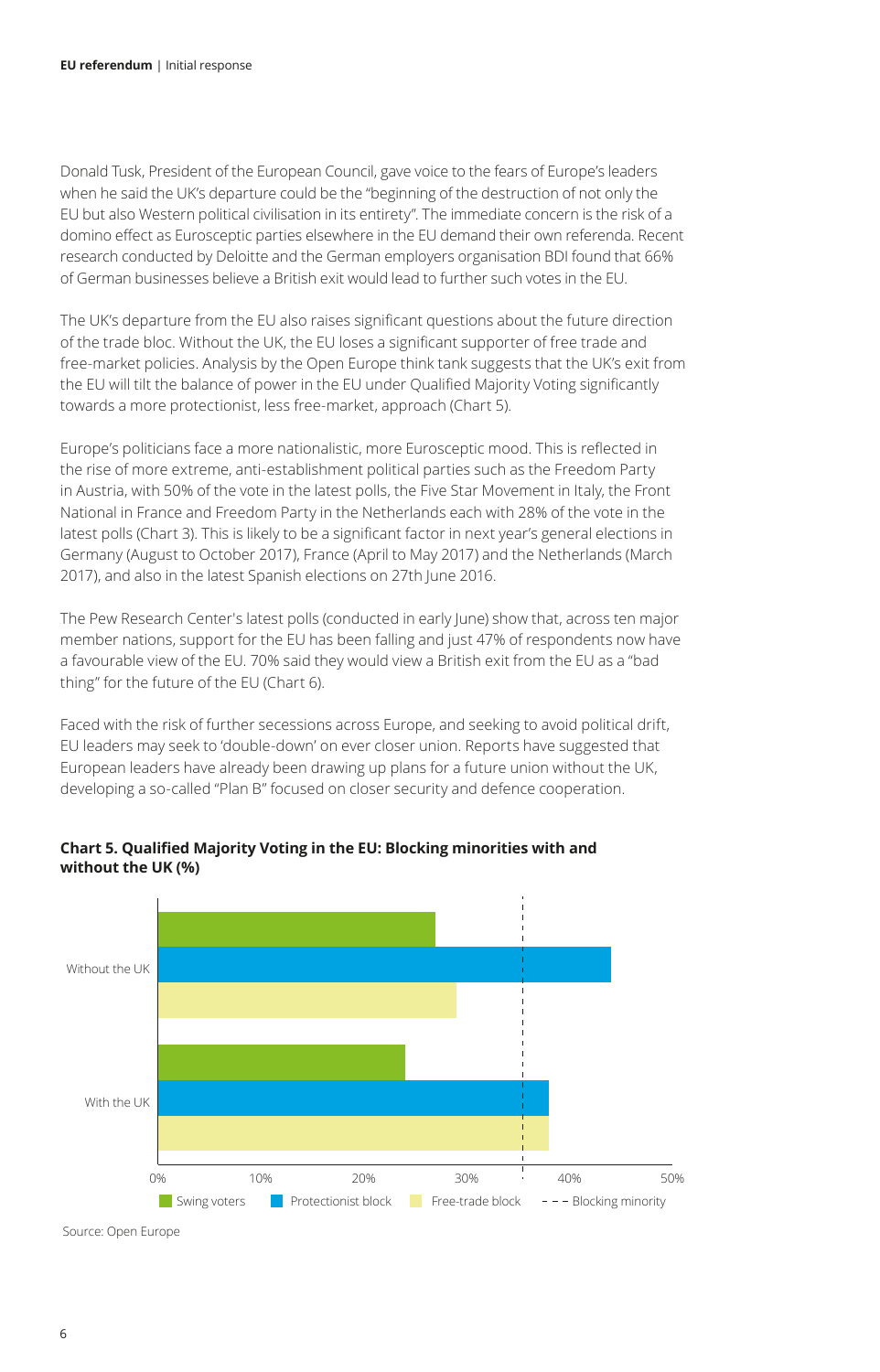#### **Chart 6. European views of the EU and potential Brexit**



Source: Pew Research Center poll of ten major EU nations

#### **Deloitte contacts**

If you would like to discuss risk assessment and mitigation strategies for your firm in light of the Brexit vote, contact Rick Cudworth, our Resilience & Crisis Management Leader, whose team could help you plan a response. On economics, contact our Chief Economist, Ian Stewart.

#### **Rick Cudworth Ian Stewart**

Resilience & Crisis Management Chief Economist Leader +44 20 7007 9386 +44 20 7303 4760 istewart@deloitte.co.uk rcudworth@deloitte.co.uk

#### **Authors**

istewart@deloitte.co.uk dde@deloitte.co.uk alecole@deloitte.co.uk

**Ian Stewart Debapratim De Alex Cole** Chief Economist Senior Economic Analyst Economic Analyst +44 20 7007 9386 +44 20 7303 0888 +44 20 7007 2947